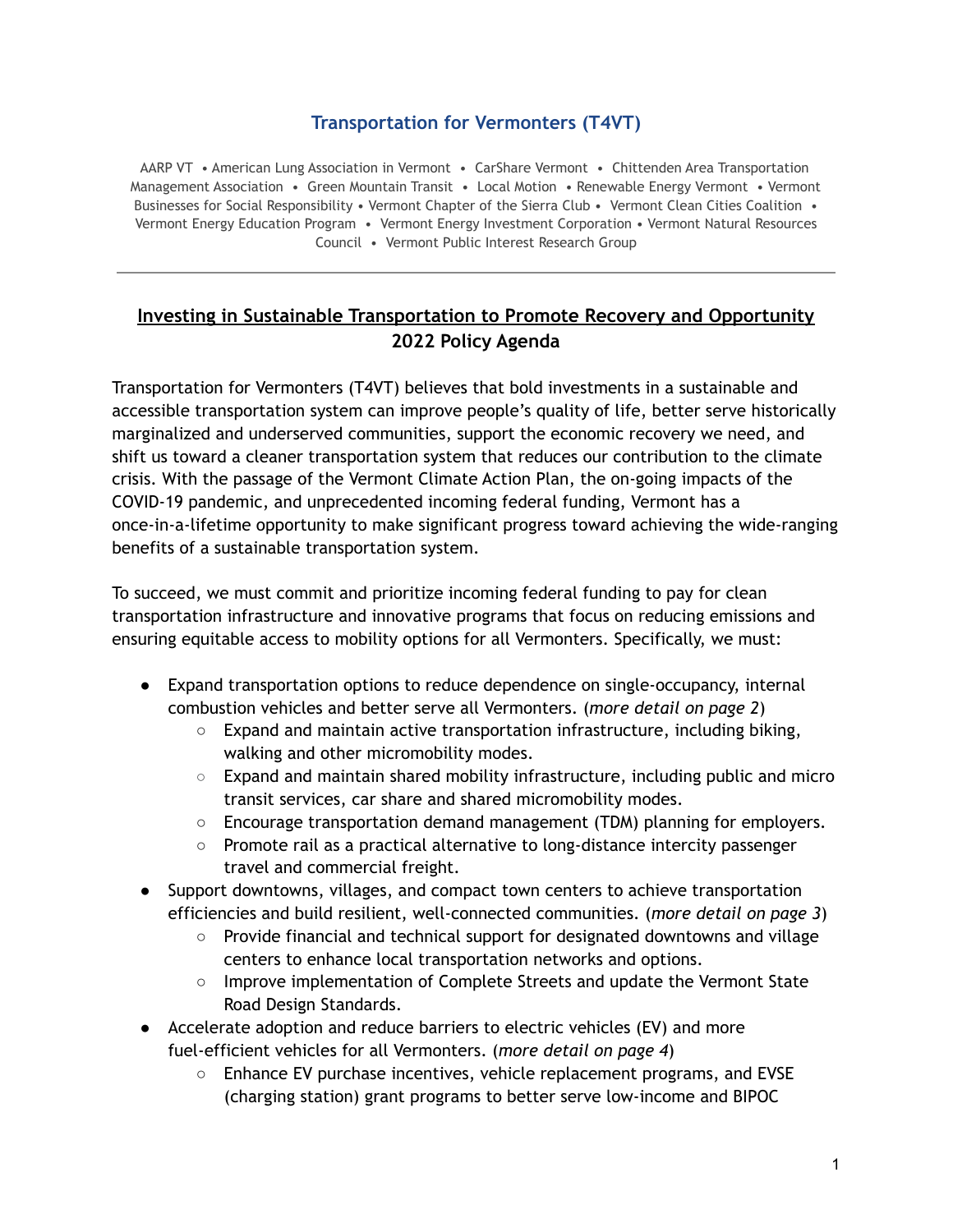communities, including the New PEV Incentive program, Replace Your Ride, and Mileage Smart.

- Expand EV and EVSE incentives to allow municipalities, non-profit organizations, and businesses to participate.
- Target EVSE investments to multifamily housing and workplaces to increase equitable access to charging.
- $\circ$  Do not implement EV contributions to the Transportation Fund until they constitute at least 15% of automobile sales in Vermont.
- Establish and fund a zero-emission vehicle school bus and public transit bus grant program.
- Commit to sustainable funding for clean transportation and align budgets to achieve shared priorities. (*more detail on page 5*)
	- When regionally viable, pursue a strong and equitable Transportation and Climate Initiative program (TCI-P) or a commensurate approach.
	- Require state budget screens for the Capital Bill, the "Big Bill" and the Transportation Bill to better align investments with state climate requirements and equity goals
	- Implement a vehicle efficiency price adjuster as recommended by the Climate Action Plan to disincentivize high emission vehicles and incentive low emission vehicles, designed to mitigate potential impacts on rural and low-income purchasers.

## **Expand Transportation Options to Reduce Dependence on Single-Occupancy, Internal Combustion Vehicles and to Better Serve All Vermonters.**

Our development patterns, rural landscape, and aging population mean that additional investment in transportation – along with innovation and modernization – are needed to serve the Vermonters' needs. We see sustainable transportation as encompassing the network of choices that links people to where they need to go, whether shared vehicles, carpooling, bikes, walking, trains, or public transit. Simple, reliable, and timely multimodal connections provide an accessible and effective alternative to dependence on single-occupancy vehicle travel. Taking advantage of new technology and micromobility options can support planning efforts to integrate bus routes with car and bike-share locations, bike routes, interregional passenger and commuter rail, and other complementary transportation services. We envision a system that decreases greenhouse gas emissions and works for all people in Vermont, with special attention to Vermont's older adults, people with disabilities, and people with lower incomes.

# Policy Actions:

1. Modernize our transportation system by improving overall multimodal mobility options.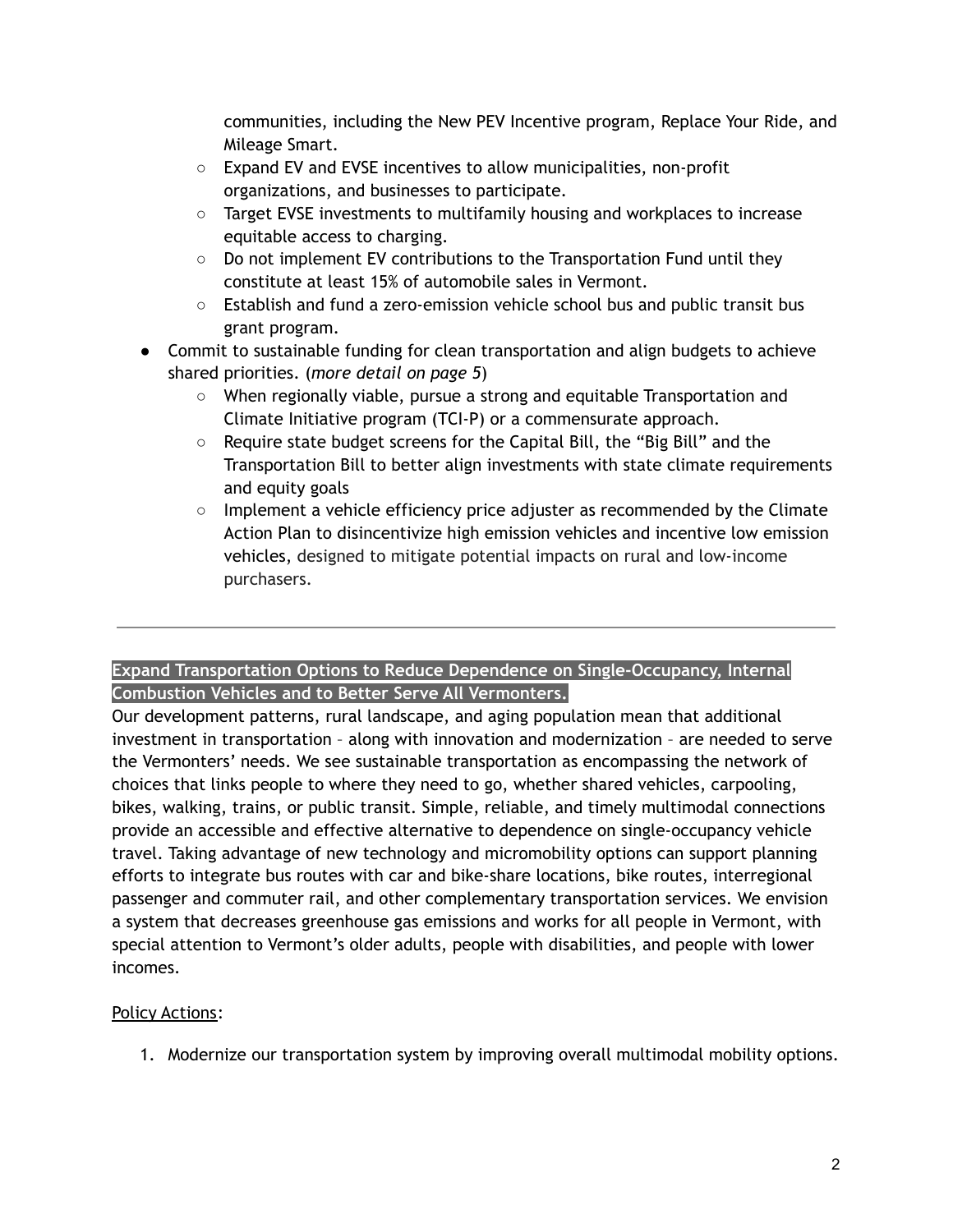- a. Expand and maintain physical and technical infrastructure to improve safety and use for bicycle, pedestrian, and transit users, including building out multimodal transportation networks.
	- i. Prioritize capital investments in the maintenance and enhancement of existing infrastructure, including sidewalks, transit shelters, lighting, bike racks, bike lanes, and signage.
- b. Increase state investment in the Bicycle & Pedestrian grant program to eliminate local match requirements and expand access for municipalities.
- 2. Prioritize funding for shared-use mobility and public and micro-transit options.
	- a. Make fare-free transit permanent. Fare-free service allows for socially distant and simplified boarding, reduces the financial burden on people who rely on transit, optimizes existing service, and will help to rebuild transit ridership.
		- i. The required local match for transit service should also be considered, as it creates a disparity in service.
	- b. Support workforce development to avoid reductions in public transit service.
	- c. Continue funding of on-demand microtransit projects and services to address first/last mile problems and improve transit efficiencies by incentivizing more people to use shared transit more often.
	- d. Provide funding to expand shared-use mobility options, such as carsharing.
	- e. Consider sustainable funding options, such as those recommended in the 2021 Transit Funding Study.
- 3. Promote mobility solutions that reduce auto dependence, reduce greenhouse gas emissions, and improve mobility and access for transit-dependent Vermonters through coordinated and integrated transportation demand management (TDM) programs.
	- a. Increase funding for the Mobility and Transportation Innovations Grant Program to \$10,000,000 for FY23 to incentivize innovative strategies.
	- b. Develop telecommuting policies for state employees to lead by example and allow for long-term telecommuting.
	- c. Require employers with 50 or more employees to design, adopt and implement a TDM plan that reduces vehicle miles traveled.
- 4. Plan for and invest in rail infrastructure improvements to increase commuter, long-distance passenger, and commercial rail use as an alternative to single occupancy vehicle travel and truck shipping.
	- a. Explore commuter trains centered on Burlington-Essex Jct to connect to White River Junction, Brattleboro and beyond. Connect commuter rail to existing runs in Massachusetts and Connecticut.
	- b. Explore state purchase of Burlington Essex Junction rail line.
	- c. Increase freight weight limit to 286,000 lbs on Rutland Bellows Falls line.
	- d. Return service to Montreal.
	- e. Advance community rail partnerships to support robust train stations as welcome centers for both in and out-of-state travelers.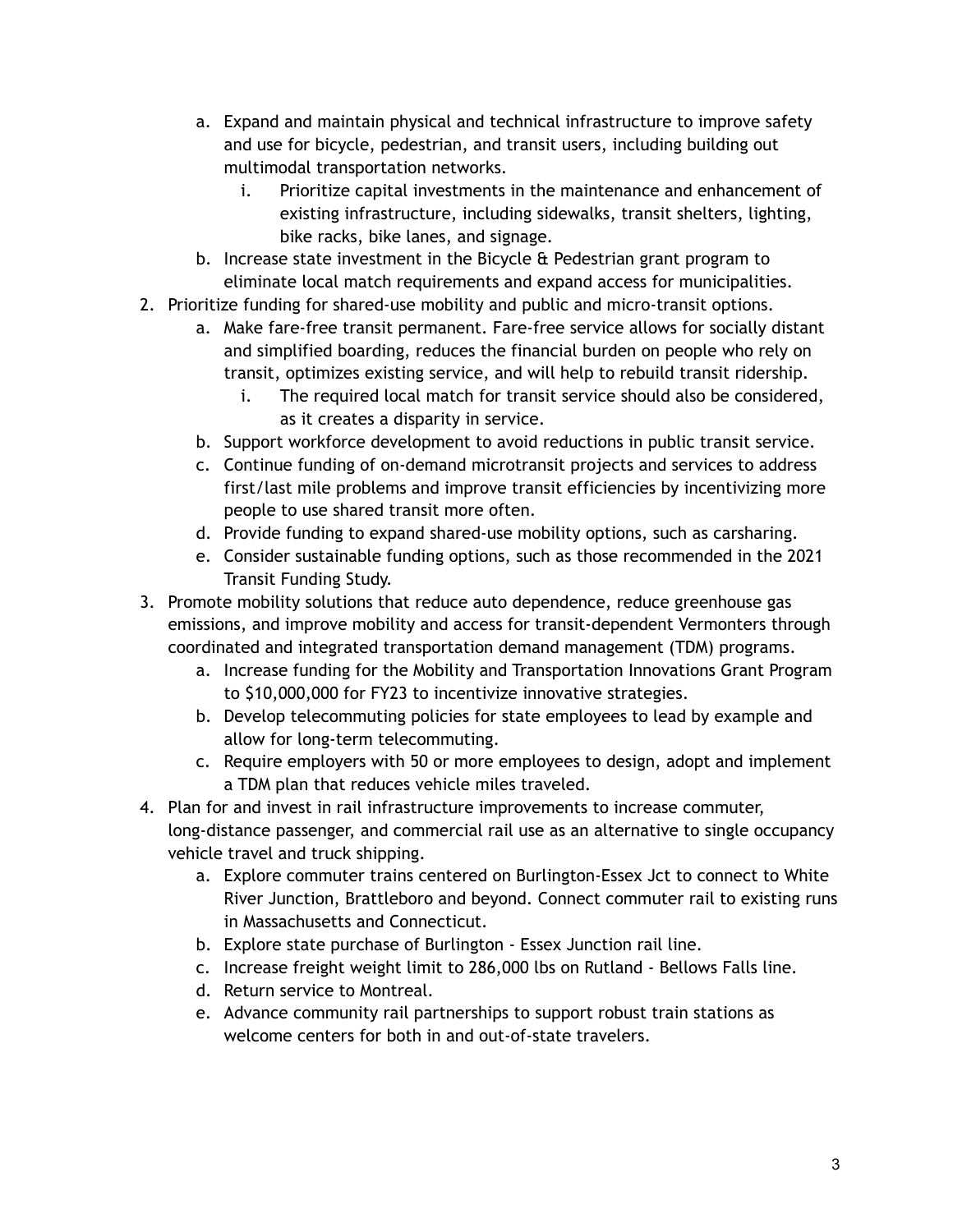## **Support Downtowns, Villages, and Compact Community Centers.**

When housing, jobs, schools, and services are closer together, people have more transportation choices, which saves them money and reduces greenhouse gas emissions. Supporting investments like water and wastewater infrastructure, sidewalks, trails, bike paths, and housing in smart growth locations helps lay the foundation for a diverse, sustainable transportation system. Supporting full implementation of the state's 2011 Complete Streets Policy, which ensures that roads safely accommodate all transportation modes and people of all ages and abilities, is also essential.

## Policy Actions

- 1. Continue programs to provide financial and technical support for designated downtowns and village centers, including the Downtown Transportation Fund.
	- a. Continue eligibility of designated village centers for the Downtown Transportation Fund.
- 2. Strengthen implementation of Complete Streets Policy to reduce the domination of automobile-centric places and mobility by considering all road users' needs.
- 3. Update VT State Road Design Standards to support complete street objectives.
- 4. Direct federal ARPA & infrastructure funding toward water and sewer infrastructure in compact centers to improve transportation efficiencies and options.
- 5. Increase funding for Better Places and Better Connections programs to provide greater municipal and regional implementation capacity.

## **Reduce Barriers to Electric Vehicle (EV) Adoption.**

EVs play an important role in the reduction of greenhouse gases. We believe that new burdens on EV users and potential EV users could hinder the growth of the EV market precisely when we need to rapidly accelerate EV adoption if we are to reduce carbon emissions, meet the state's established climate objectives, and avoid the most dire effects of climate disruption.

#### Policy Actions

- 1. Enhance and expand EV purchase incentives, vehicle replacement programs, and EVSE (charging station) grant programs to better serve low-income and BIPOC communities.
	- a. Improve effectiveness of the MileageSmart Program by providing a flat incentive of \$5,000 for all eligible Vermonters or an incentive tiered based on income rather than vehicle price.
	- b. Target EVSE investments to multifamily housing and workplaces to increase equitable access to charging.
	- c. Provide ongoing funding for the Replace Your Ride pilot program to support the transition to cleaner alternatives to high emission vehicles.
	- d. Continue funding for the New PEV Incentive program.
- 2. Expand EV and EVSE incentives to allow municipalities, non-profit organizations, and businesses to participate.
- 3. Do not implement EV contributions to the Transportation Fund until they constitute at least 15% of automobile sales in Vermont.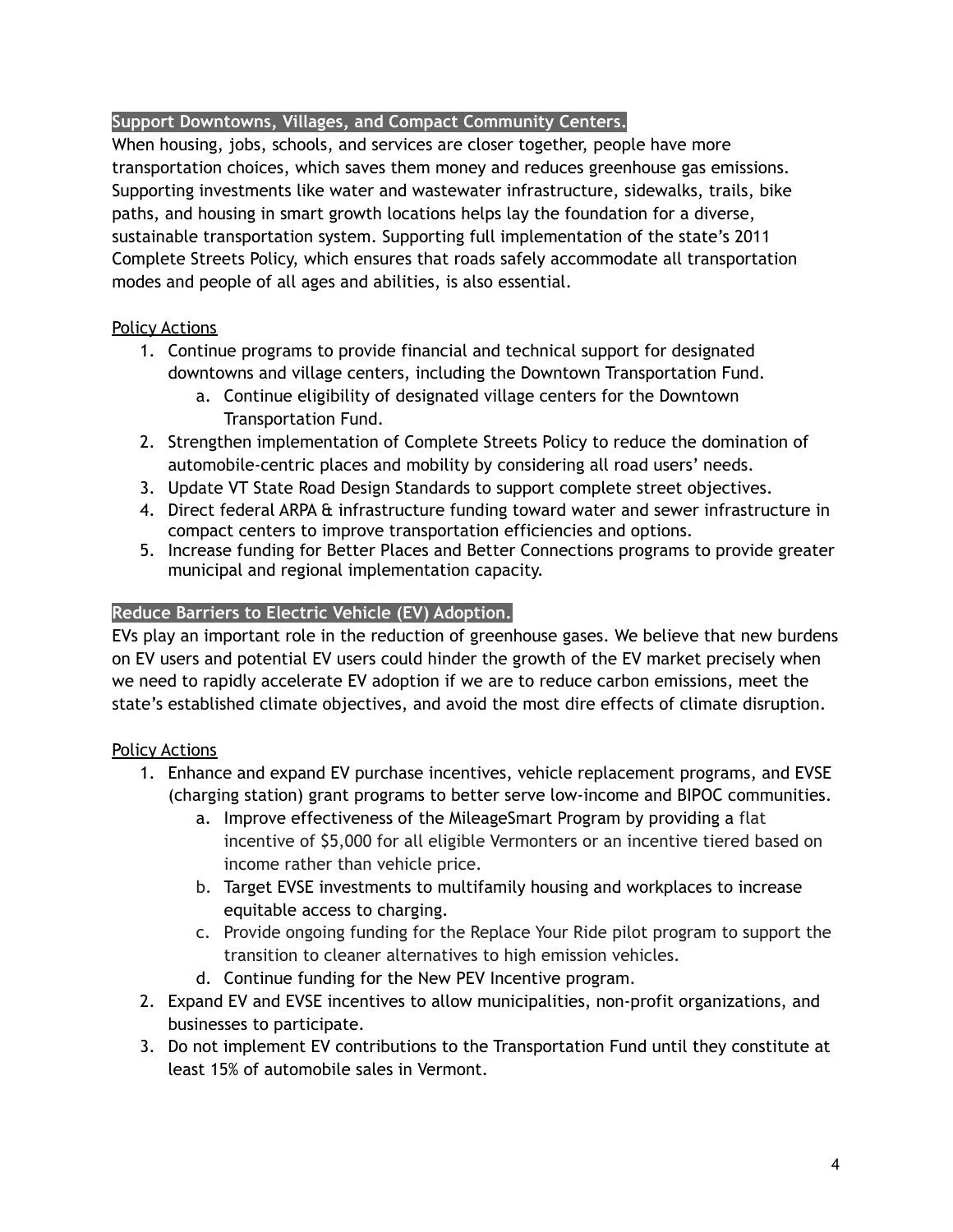4. Establish and fund a zero-emission vehicle school bus and public transit bus grant program.

#### **Commit to Long-Term Funding for Sustainable Transportation and Align Budgets with Priorities.**

Without long-term, dedicated funding for non-SOV and public transportation infrastructure, amenities and initiatives, Vermont will continue to struggle to meet its social, environmental and economic goals. Recognizing that existing revenue streams are declining as projects with ever-increasing costs are demanded, new and innovative funding is needed. Further, to ensure available funds are distributed appropriately to meet our goals, budgetary decisions must be aligned with the State's statutory priorities.

## Policy Actions

- 1. To assure annual emissions reductions and sustained revenues, pursue a strong and equitably implemented Transportation and Climate Initiative program (TCI-P), when regionally viable, or a commensurate policy or regulatory approach. Long-term, sustainable funding for efficient transportation options is imperative and must include a process and parameters for ensuring revenues are invested in relevant clean transportation solutions, particularly for people often left behind by today's system pp people with low incomes, people of color and those living in rural areas. These funds must be protected or reserved for efficient transportation options.
	- a. Support complementary policies to ensure equitable implementation and investments.
- 2. Require state budget screens for the Capital Bill, the "Big Bill" and the Transportation Bill to prioritize incoming COVID Relief, Infrastructure, and other potential federal funds for equitable and sustainable transportation projects. When possible, Vermont should make appropriations of revenues/funds to programs that support - not contradict - Vermont state climate policy and accelerate an equitable transition that prioritizes low income, overburdened, and underserved BIPOC Vermonters.
- 3. Implement a vehicle efficiency price adjuster as recommended by the Climate Action Plan to disincentivize high emission vehicles and incentive low emission vehicles, designed to mitigate potential impacts on rural and low-income purchasers.